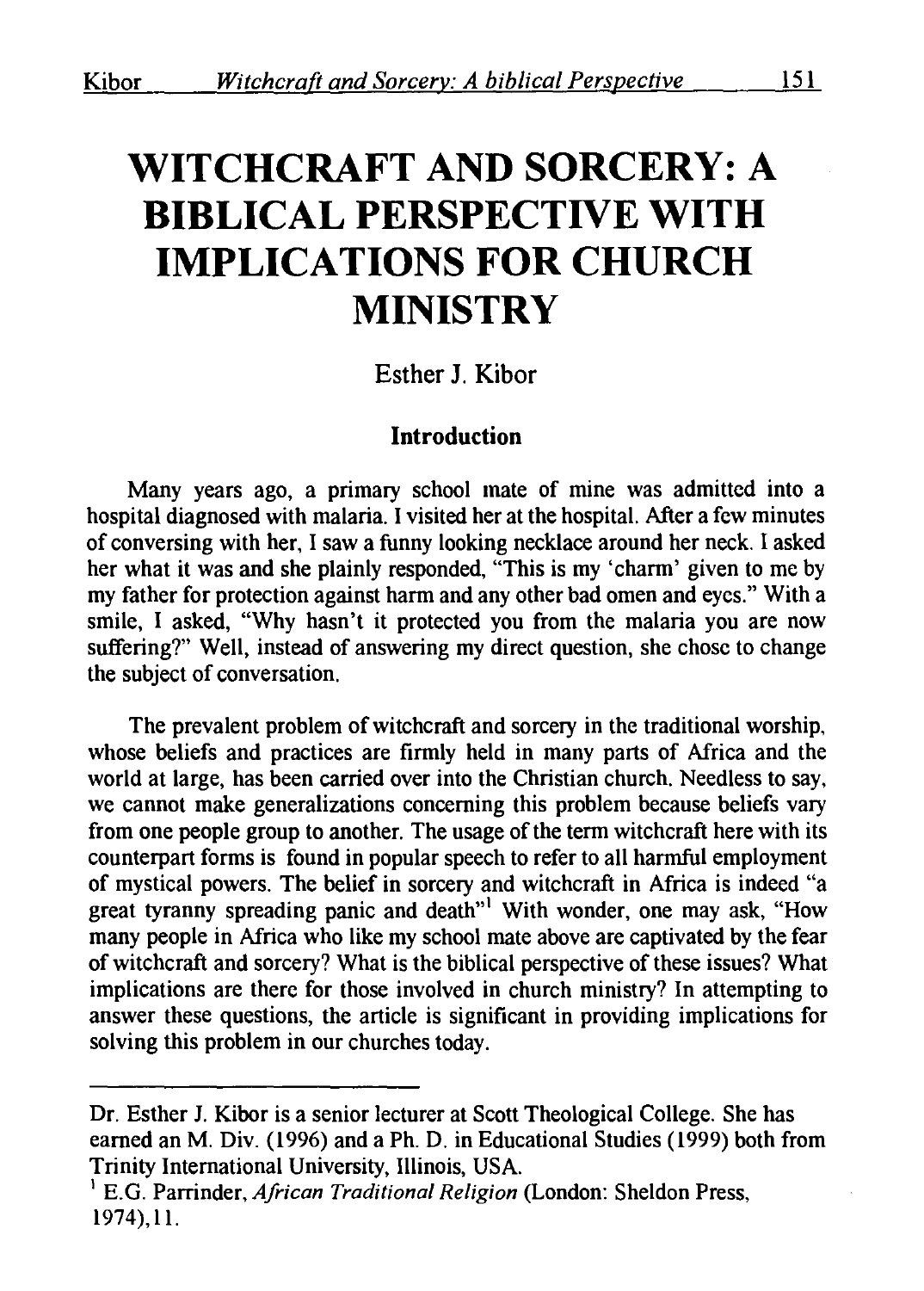# Definitions of Sorcery and Witchcraft

Witchcraft is an evil thing which is often hereditary. It is an activity of the soul; often nocturnal and deal depending on dreams<sup>2</sup>. "It is a social or rather an anti-social phenomenon.<sup>3</sup> Some of those who confess witchcraft might be doing it for fear that they might have bewitched someone while sleeping, unconsciously and in ignorance. The belief has to do with a theory that the witch devours the spiritual life of the person and in the process causes physical death. In this line of thought, E. Bolaji Idowu writes that,

African concepts about witchcraft consist in the belief that the spirits of living human beings can be sent out of the body on errands of doing havoc to other persons in body, mind or estate; that witches have guilds or operate singly, and that the spirits sent out of the human body in this way can act either invisibly or through a lower creature  $-$  an animal or a bird.<sup>4</sup>

Witches are believed to be predominantly women helped by "devils" or "evil spirits.' They acquire their witchcraft through various ways: I) Inheritance from mother or father. 2) Believed that witchcraft substance can be picked up, bought, or swallowed. 3) Purchased from old women who sell it at cheap prices so that the poor people can easily buy it. 4) Can be intentionally acquired from demons<sup>5</sup>

Sorcery, on the other hand, is the use of black magic and medicines against others. Gehman points out that both activities "focus on areas of competition for personal gain within society."6 The practitioners of these activities use medicine and/or mystical powers for harmful purposes. Witches are known to be doing the opposite of what is the norm in society because of the evil within them, which is more an act of the mind. Hence, they perform wicked deeds because of their nature. They are also associated with animal familiars, which are believed

<sup>&</sup>lt;sup>2</sup> Parrinder, 123.<br><sup>3</sup> Parrinder, 132.<br><sup>4</sup> E. Bolaji Idowu, *African Traditional Religion: A Definition*, (London: SCM Press. 1973), 175-6. *<sup>5</sup>*E. A. Ade Adegbola, *Traditional Religion in West Africa,* (Ibadan: Daystar

Press, 1983), 318.<br><sup>6</sup> Richard Gehman, *Africa Traditional Religion in Biblical Perspective*, (Nairobi:

East Africa Publishers, 1989), p.78.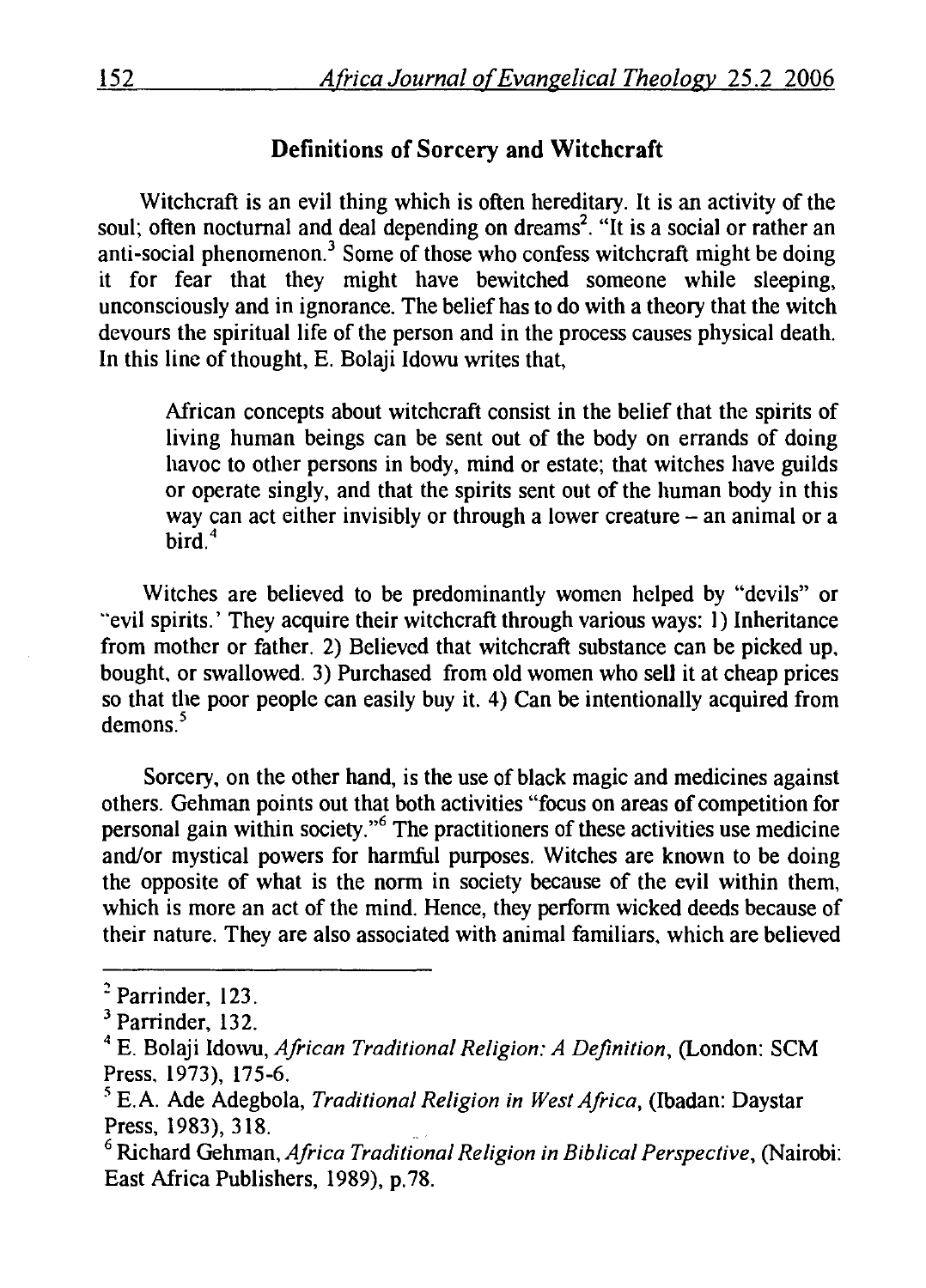to provide transportation (hyena) during their mission and actually used to accomplish the intended evil on the enemy (snake). It is also said their physical characteristics set them apart and they are often sitting alone and eating alone. Every misfortune in the community is blamed on them. Mircea Eliade states, "they are believed to harm others either because they possess powers that emanate from their aberrant personalities or because they perform anti-social magic technically referred as sorcery"<sup>7</sup>

Activities attributed to witches include, I) eating human flesh. This is a symbol of bodily harm or destruction that can be inflicted on people through evil spiritual machination. 2) Infliction of material loss. 3) Cause of barrenness and sterility, and 4) infliction of incurable diseases, etc.

It is believed by many that witches meet together. In reference to this, Robert H. Nassau writes:

These meetings are secret; preferably in a forest, or at least distant from a village. The hour is near a midnight  $\ldots$  their spirit bodies meet – not hindered by walls or other physical objects. They pass with instant rapid through the air, over the tree-tops. At their meetings they have visible, audible, and tangible communication with evil spirits.<sup>8</sup>

# The Effects of Witchcraft and Sorcery

Nearly all over Africa, death from natural cause does not exist. Whatever ill befalls a man or a family, it is always the result of witchcraft.<sup>9</sup> John Mbiti supports this statement and adds, "Some exceptions like epidemics are attributed to God."<sup>10</sup> If they were not attributed to witchcraft and sorcery, then, the logical results would be neglect of the spirits. $<sup>11</sup>$ </sup>

Tokunboh Adeyemo, quoting Abrahamson who writes on the origin of death, says:

<sup>7</sup> Mircea Eliade, "witchcraft" in *The Encyclopedia of Religion* vol. 15 (New York: Macmillan and Free Press, 1987), p. 424.

<sup>&</sup>lt;sup>8</sup> Robert Hamill Nassau, *Fetishism in West Africa* (New York: Negro Universities Press, 1969), p. 123.<br>
<sup>9</sup> Nassau, p. 117.

<sup>&</sup>lt;sup>10</sup> John S. Mbiti, *African Religions and Philosophy*, *(London: Heinemann,* 1969), p. 44.

 $11$  Mbiti, p. 83.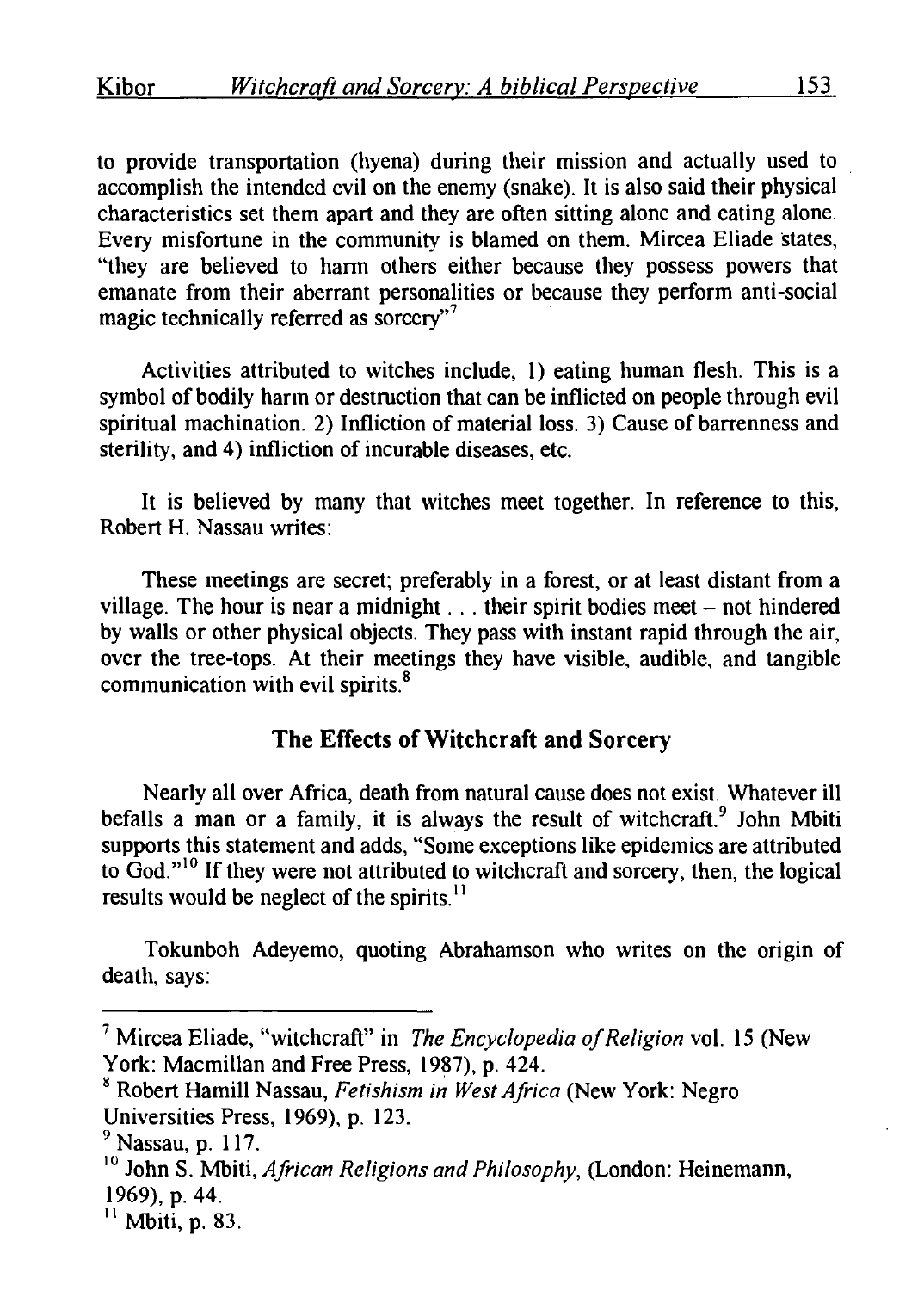By far the commonest cause is believed to be magic, sorcery and witchcraft. This is found in every African society, though with varying degrees of emphasis; and someone is often blamed for using this method to cause the death of another. The living-dead and spirits are another cause. The fourth cause of certain deaths is God, especially those for which there is no other satisfactory explanation, like death through lightning or the death of very old people.<sup>12</sup>

Gehman. in support of the above, writes that, "Every kind of misfortune and evil is blamed on witchcraft. The wasting of person's body and the swelling of his internal organs is evidence that a witch is eating his soul and drinking his blood."<sup>13</sup> Since in several parts of Africa there is high rate of infant mortality, there are lots of suspicions, jealousies and fears attributed to witchcraft. Even with the pandemic problem of HIV/Aids, some communities see it as caused by witchcraft.

Those who are prone to accusations are I) close relatives. When one gets sick, his mind immediately goes to people who have some grievance against him and naturally such people are those with whom he has close contact, his own relatives for that matter bear the blame. Witchcraft is very seldom leveled against distant acquaintances. 3) Women generally, especially in polygamous homes where there are eo-wives who fight for the exclusive love of their husband. This problem is always rooted in jealousy. 4) Mothers and daughtersin-law. A woman whose child dies usually accuses her mother-in-law of being responsible (the envy that exists between them). If the wife falls sick, she believes that it is her mother-in-law who is bewitching her so that she could have all the love of her son for herself. 5) Old women are also accused of witchcraft because of their age. 6) Queer ugly people. Those people who are socially handicapped. They are liable to accusations of witchcraft and are usually held responsible for any outbreak of serious deadly disease or any misfortune. 14

Gehman summarizes well the belief that the powers of witchcraft and sorcery breed deep fear and suspicion which undermine initiative and engender an underlying atmosphere where misfortune or some unusual event takes place.

<sup>&</sup>lt;sup>12</sup> Tokunboh Adeyemo, *Salvation in African Tradition*, (Nairobi: Evangel Publishing House, 1979), p. 66

<sup>&</sup>lt;sup>13</sup> Gehman, *African Traditional Religion in Biblical Perspective*, p. 78. <sup>14</sup> Adegbola, *Traditional Religion in West Africa.* **p. 326.**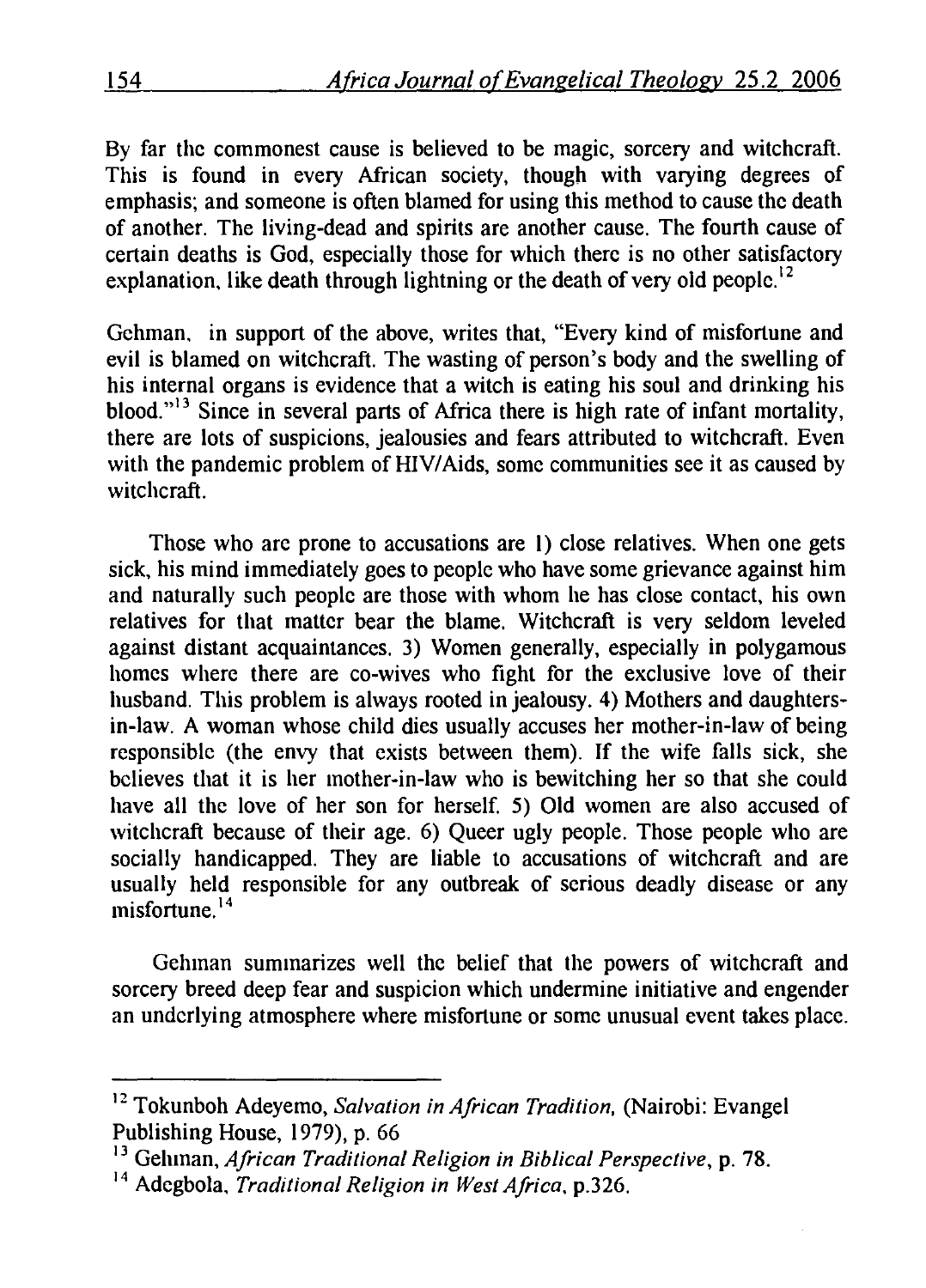It can also cause hatred and exacerbate antagonistic behaviour in social relations.

## **The Extent of Witchcraft and** Sorcery

In observing the extent of witchcraft, Parrinder who is also echoed by Kato writes, "Witchcraft has appeared in many parts of the world, in one form or another. It became particularly prominent and developed in Europe in the later middle ages and Renaissance periods. Still in modern Africa beliefs in witchcraft is a great tyranny spreading panic and death."<sup>15</sup> In support of this, Parrinder further describes, "witchcraft is still very widely feared and apparently just as much under the influence of modern civilization and Christianity as ever before.<sup>16</sup> To protect himself against misfortune, sickness, unemployment, lack of promotion, failure in examination, and all ills of life, human has recourse to the diviner and witchdoctor.

It is. unfortunate that when several traditional worshippers become Christians, though they do not wear fetishes; still believe in their power. They also dread their influence if possible they should be directed to them. Some think that white magic, which simply acts on the defensive, should be allowed. There are therefore those who wear them for defense while others hang them on the doors or garden fence to ward off evil spirits. The Zarean song expresses the dilemma experienced by these Christians as follows:

Miserable Christian, At mass in the morning To the fortune teller in the evening The amulet in the pocket The Scapular round the neck<sup>17</sup>

There arc those who have "no hesitation in going to the Juju man or to the fetish priest when it is considered expedient."<sup>18</sup>

<sup>&</sup>lt;sup>15</sup> Byang H. Kato, *Theological Pitfalls in Africa* (Kisumu: Evangel Publishing House, 1975}, p.22.

<sup>&</sup>lt;sup>16</sup> Parrinder, *African Traditional Religion, p.* 133.

<sup>&</sup>lt;sup>17</sup> Justin S. Ukpong, *African Theologies now, Spear head no.80.* (Eldoret: Gaba Publications, 1984}, p. 9.

<sup>&</sup>lt;sup>18</sup> Ukpong 1984, p. 9.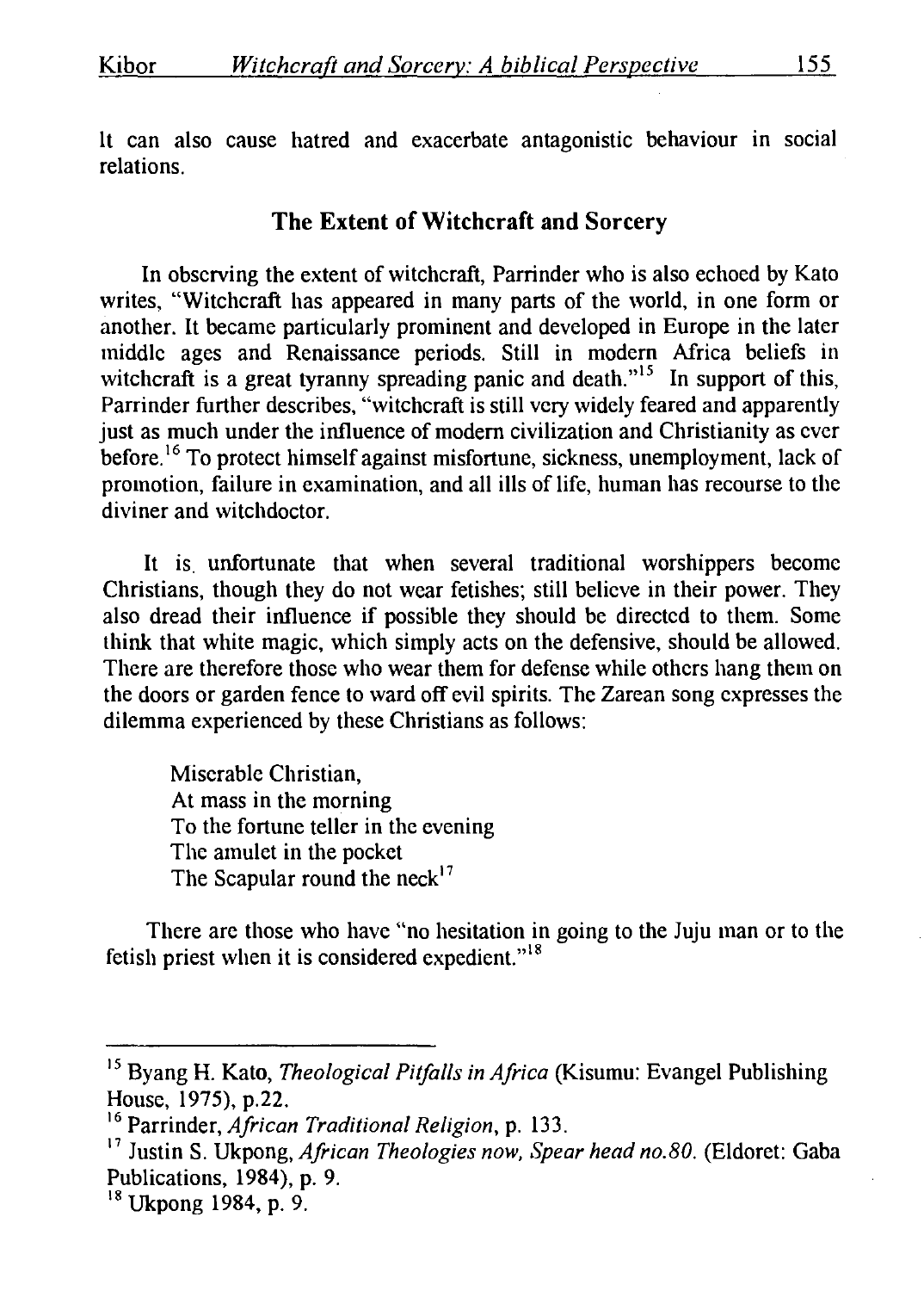From the above description one immediately concludes that witchcraft is prevalent in traditional worship and that several Christians still retain some fear of it. In fact some church adherents would hesitate when asked questions about it. Fear of illness and death has caused several persons to preoccupy themselves with protection by wearing charms and other anti-witchcraft medicines. This kind of fear calls for serious reflection on ways to remedy the situation. And the secularistic approach to supernatural powers must be rejected. In what ways, then, shall people solve this problem? This question brings us to the next section on the biblical perspective on the topic.

#### The Reality of Witchcraft and Sorcery in the Bible

The bible recognizes the existence of witchcraft and sorcery, and the reality of magical powers. The Egyptian magicians were able to perform similar miracles like those produced by Moses (Ex. 7:11, 22; 8:7, 18, 19; 11 Tim. 3:8). In the book of Daniel the reality of the power of Babylonian magicians is assumed (1:20, 2:27; 4:7, 9; 5:11). Satanic powers will also be experienced in the end time (Rev. 9: 1-20). The authority of the anti-Christ will be supported by miracles and signs (II Thess. 2:9-12; rev. 13:13-18). On the same thought, Gehman rightly writes, "Scripture always assumes the reality of demonic forces even though it teaches the deceptive nature of many of the liar's servants."<sup>19</sup>

Mysterious powers exist (Ps. 91). We fight against principalities and powers of darkness (Eph. 6: lOft) and our Lord Jesus Christ claimed authority over these spiritual powers. It is also listed as one of the acts of the sinful nature in Galatians 6:20.

The Bible, too, recognizes the possibility of human beings in their free agency making pacts with the devil, in virtue of which he was allowed, under divine administration, to share with them some of his supernatural powers as prince of the power of darkness, and god of this world. God condemned such pacts as unholy. Those who made them were called witches and wizards. <sup>20</sup>

Those who have been delivered from the power of witchcraft speak of its reality and of witches as existing in reality. They say that this is Satan's power at work, using demons and human agents to expand his wickedness and rebellion against God on earth. Some say that witchcraft exists and someone with a weak faith is vulnerable to the witches' attacks. A weak faith is one mixed with

<sup>&</sup>lt;sup>19</sup> Gehman 1989, p.90.

<sup>&</sup>lt;sup>20</sup> Nassau 1969, 136.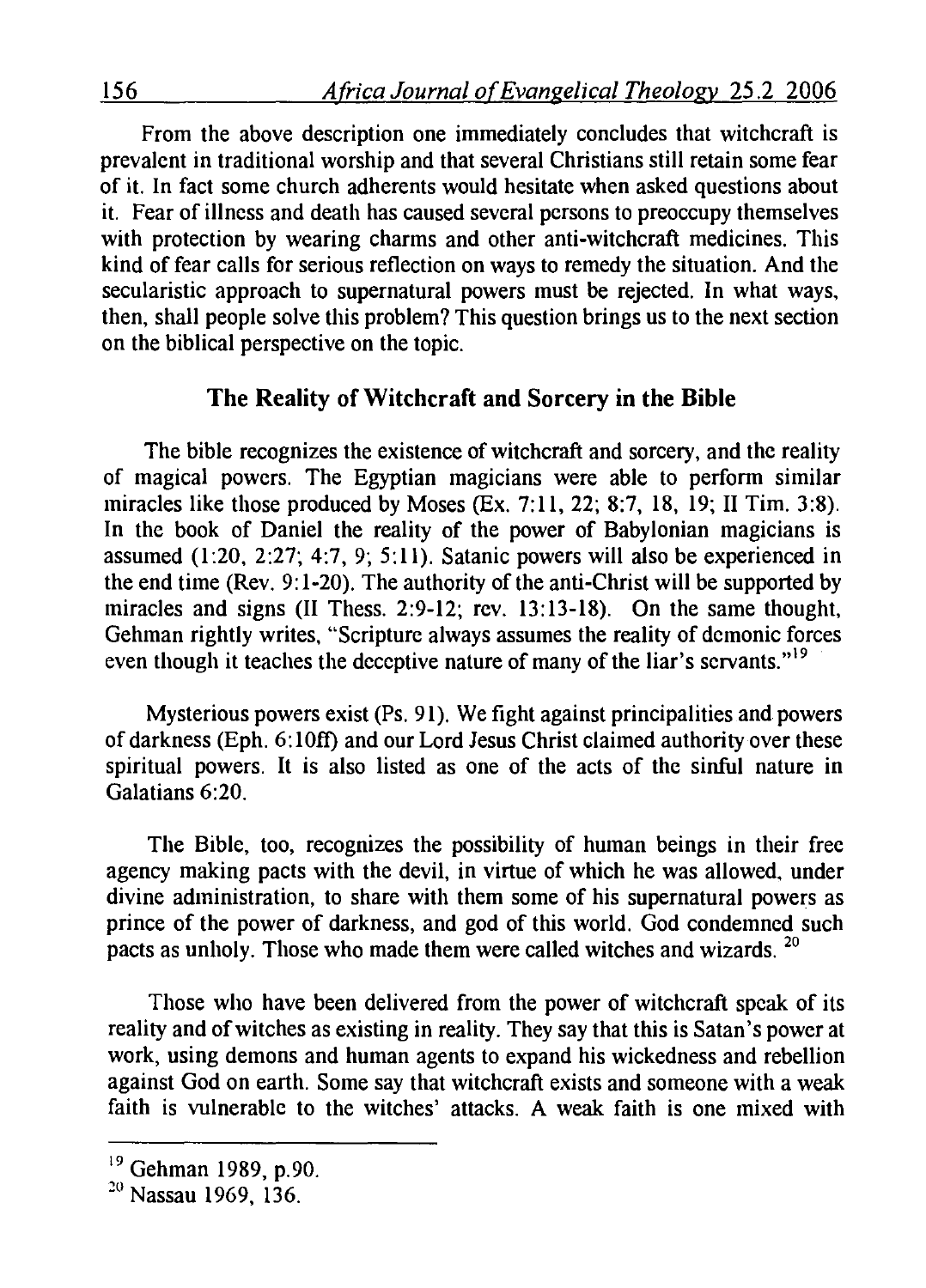doubts. Doubt is a powerful weapon of the devil. The fight against witchcraft and sorcery is a spiritual one, and those who hope to win must arm themselves with the sword of the spirit as Paul correctly states in Ephesians 6:17.

The witch of Endor in I Samuel 28:11-15 was a reality. Nassau says "she did 'bring up' real departed spirits; perhaps only on that one occasion, and then only by direct divine and not satanic power and will, and for a divine object [for] she herself seems to have been surprised (v.12) at the real success of divination which formerly may have been, in her hands, only deceptions"<sup>21</sup>

There are numerous other references in the Bible referring to sorcery, for example, Exodus 28:18 and Ezekiel 13:17-23, which require further study on the topic.

# Warning against the Use of Witchcraft and Sorcery in Scripture

The scripture warns and actually forbids against the use of mystical powers. The first warning is given in the Old Testament book of Exodus 22: 18, "You shall not allow a sorceress to live" (compare with Lev. 19:26; 20:6, 27). A complete warning is found in Deuteronomy 18: 9-12, which reads as follows:

There shall not be found among you anyone who makes his son or his daughter pass through the fire, one who uses divination, one who practices witchcraft, or one who interprets omens, or a sorcerer, or one who casts a spell, or a medium or a spiritist, or one who calls up the dead.

In this passage the Lord warns Israel that they should not follow the heathen practices of the Canaanites which caused them to be destroyed.

As we saw earlier, in disobedience, the children of Israel turned to these pagan practices (I Sam. 28:3, 9; 11 Kg. 23:24). As a result, the judgment of God fell upon them and they were taken into captivity.

In the New Testament sorcery is listed among the works of the flesh (Gal.5:20) and is closely linked with idolatry. Simon the sorcerer was rebuked by the Apostle Paul and commanded to repent in Acts 8:9-24). Elymas the magician was rebuked as "the son of the devil" and "enemy of all righteousness" (Acts 13:6-12). When the gospel was received in Ephesus, the magical charms and medicines of the converts were burned. Gehman writes "the total value was

 $21$  Nassau 1969, p. 136.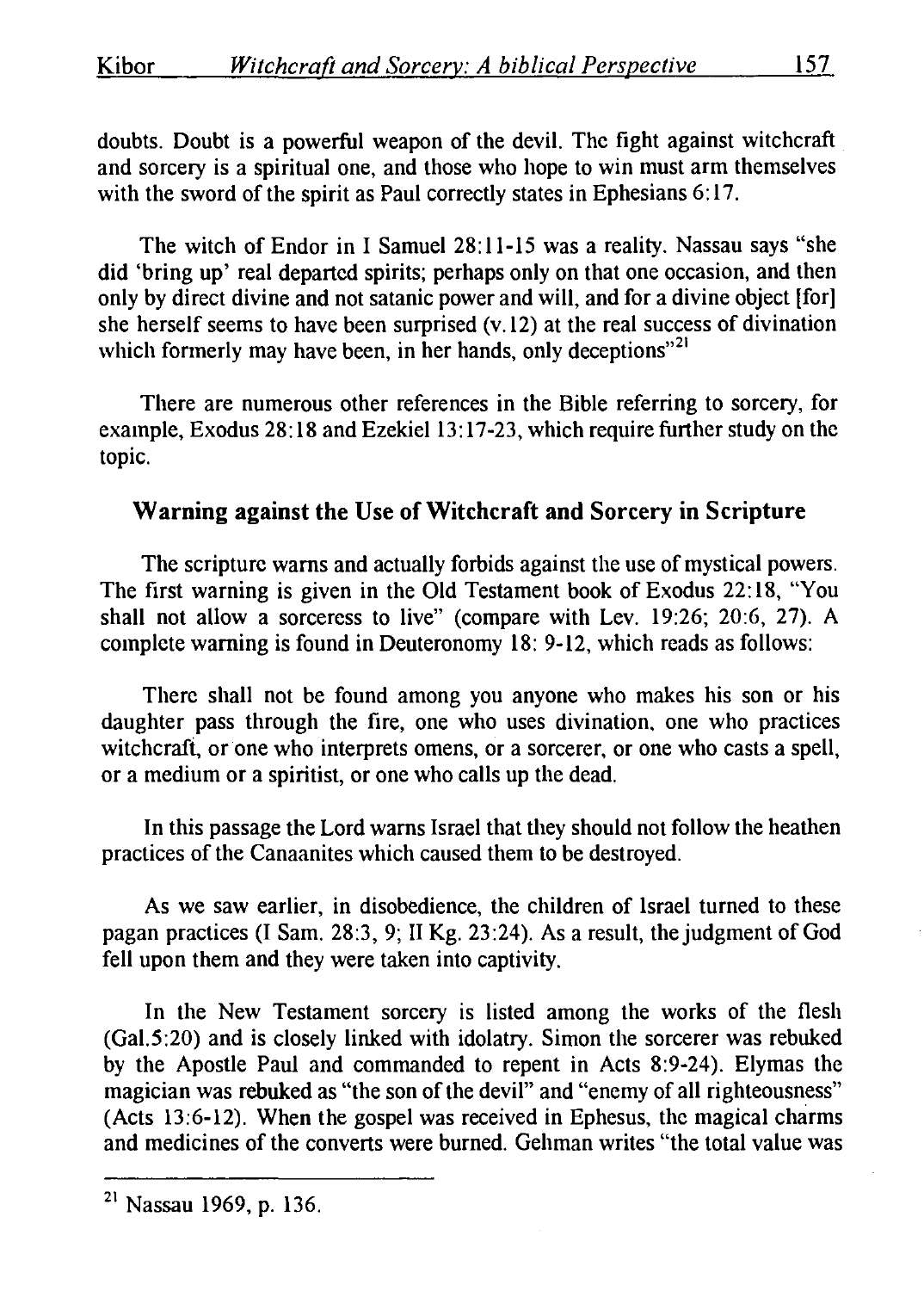50.000 pieces of silver, representing a total worth of 50,000 working days (Acts 19:18, 19). Sorcerers are among those who are specifically excluded from the holy city, the new Jerusalem in Revelation 21:8 and 22:15.<sup>22</sup>

Gelunan continues to state that "divination was also condemned, for example, the shaking of arrows, consulting household idols and examining the liver (Ez. 21:21). Astrology (study of stars) was common in the ancient world even as it is today, compare Psalm 81:12; Amos 5:15, 26; and Acts 7:41-43"<sup>23</sup>

The other reason why witchcraft and sorcery is forbidden in the scripture is because of their association with demonic activities. Sorcery is associated with practices of spiritism (II Kg. 23:24), spirit of harlotry (Nah. 3:4) and idolatry (Mic. 5: 12). During the apostasy of Jezebel, witchcraft was revived (II Kg.9:22). The evil of witchcraft is in the dependence upon the creature and in disobedience upon the will of God. It is demonic idolatry to seek for a wizard rather than God. If one does this, he removes God from His rightful place of preeminence  $(Isa. 8:19)$ .

The scripture also teaches that there is self-deception brought by Satan. On the other hand, several of the specialists (diviners, witchdoctors, sorcerers, etc) considered in this article arc liars whose concern is to acquire more wealth. Over 90% are liars.

Why is witchcraft and sorcery so tenacious in African communities? In response to this question, the next section will discuss syncretism as a result of failure to preach conversion and repentance in our local churches.

# Syncretism the Failure to Preach Conversion and Repentance

Syncretism is defined as mixing of elements from religions; a function or activity that rio one committed to the truth of Jesus Christ can accept. Yet without proper education of the church members, there are always nominal aspects of Christian teaching which can easily yield themselves to syncretistic elements.

While repentance is paramount in church ministry, Parrinder reminds us that in ministering to sorcerers [and witches], "no healing is complete until the

 $^{22}$  Gehman 1989, p. 90.<br><sup>23</sup> Gehman 1989, 95.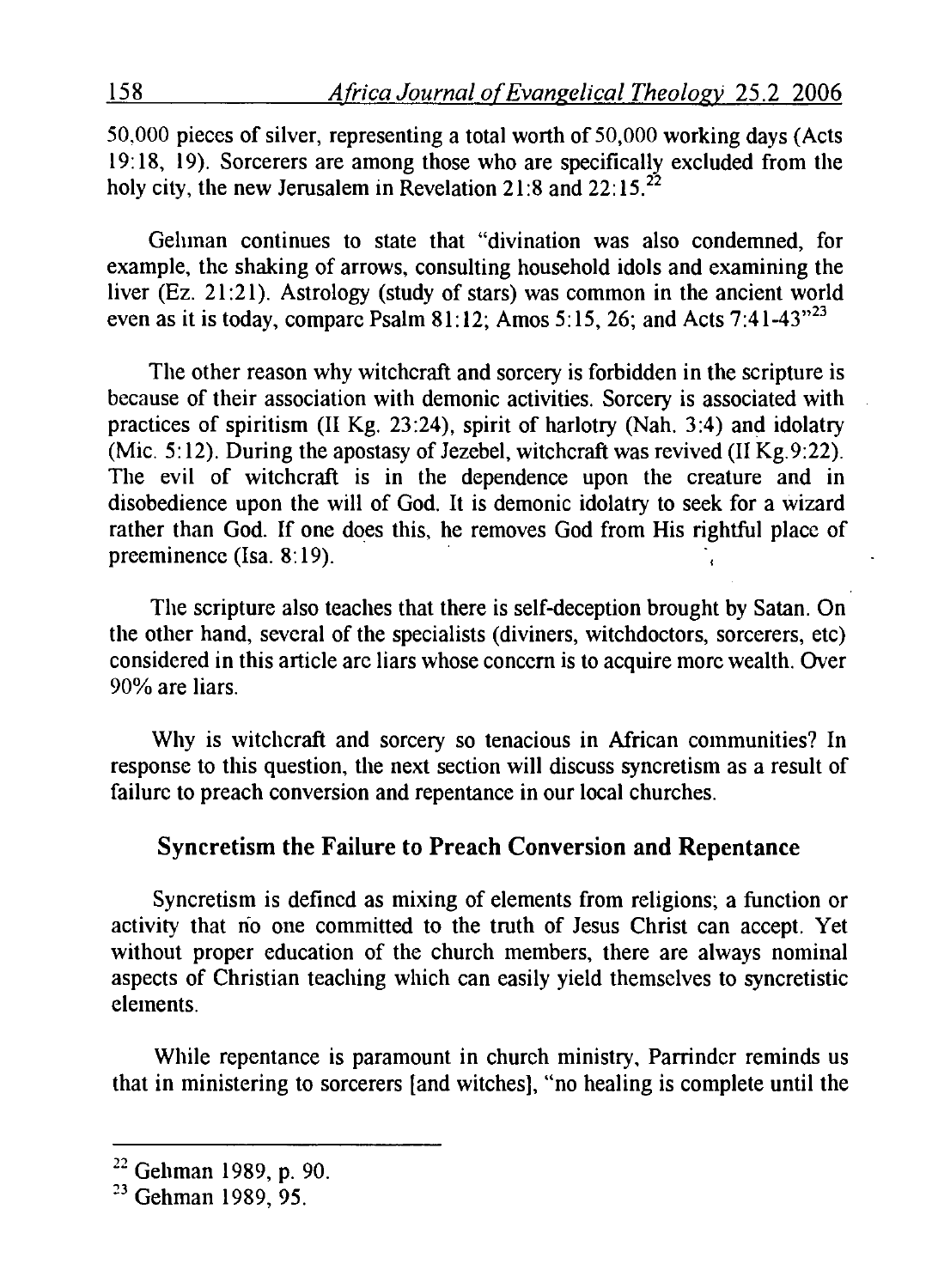horn of witchcraft is surrendered"<sup>24</sup> As ministers of the word, we need not fear because we have a Lord who sends us with a promise of 'power . . . over . . . power (Lk.lO: 19), the 'power with authority' (exousia) over all the powers (dunamis) of the enemy, and this is the kind of Saviour the animist, nominal and syncretistic persons have been seeking. "The Christ of the animist conversion experience is a Lord of power." $25$ 

This is the power we are called upon to proclaim. We must be obedient to the great commission given to us by our Lord Jesus Christ (Mt. 28: 18-20), which is threatened by syncretism in making the unique salvation of Christ noneffective. We are called upon to follow the example of the apostles who did not compromise though faced with tendencies to do so.

Paul in 'Ephesus did not compromise under the pressures of tradition, culture and religion; instead be called on the new converts to make a total break with magic. We read that the new converts volunteered to burn their magical books and objects, which were worth a large sum of money.

There was no compromise, as we saw earlier, for Simon the magician (Acts) 8:4-24) who wanted to add the power of the Holy Spirit to his own powers.

Those who enter the church fold for the sake of whatever gain they could make through the Christians' new influence, and the believer's Holy Spirit but inwardly practices works of diabolism and sorcery must be rebuked.

In Colossae, Paul made no room for compromise. As Gehman writes, "To allow additions of asceticism and angel worship to creep into the Christian church would have changed the very nature of the Gospel."<sup>26</sup> To accept the intermediaries along with Christ can only lower the position of Christ. Therefore, no syncretism is allowed or permitted.

## **Conclusion**

Let me conclude by saying that like the prophets of old we need to fight against syncretism. Jesus must be preached as the only way to God (Jn. 14:6); there is salvation in no other name except that of Jesus (Acts  $4:12$ ).

 $24$  Parrinder 1974, 142.

<sup>&</sup>lt;sup>25</sup> Donald McGavran, *Crucial Issues in Missions Tomorrow*, (Chicago: Moody Press, 1972), p. 142.<br><sup>26</sup> Gehman 1989, 95.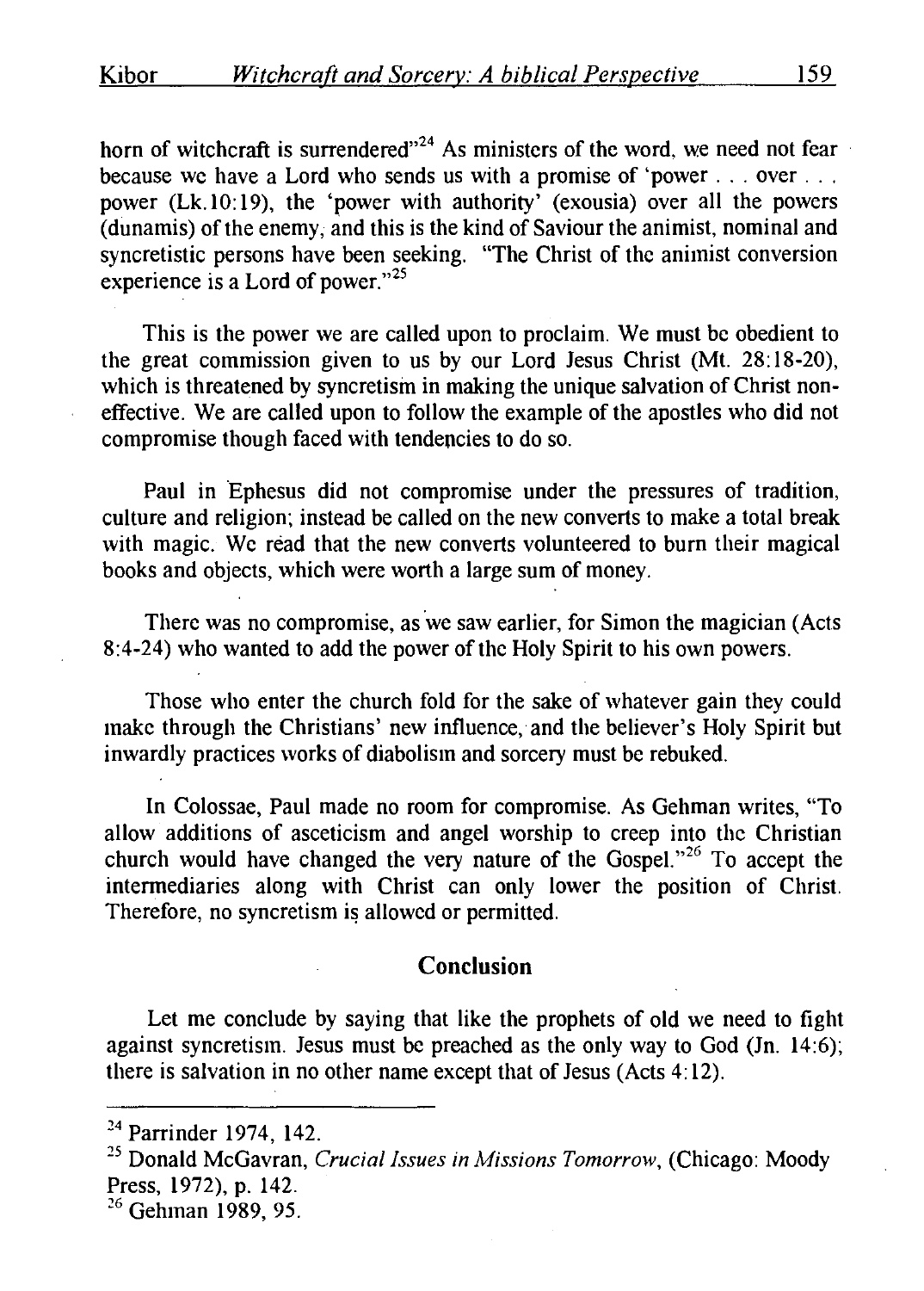Secondly, follow-up ministry must be emphasized for the new converts.

Thirdly, conversion messages must be preached in the churches especially to second-generation Christians who are not converted and can easily revert back to old traditional religion because of boredom and dissatisfaction.

Fourthly, proper teaching on what the bible teaches about witchcraft and sorcery need to be considered seriously.

Finally, Christians need to understand that they are fighting against principalities and powers, against spiritual and wicked forces in the heavenly places (Eph. 6: 12). They need to understand that prayer is a weapon against the wiles of the devil. The devil has used its powers to bind some lonely Christians with perpetual diseases, bad tempers, hatred, all opposed to God and his righteousness. But Christians must wake up and fight it in the name of Jesus Christ.

# **Bibliography**

- Adegbola, E.A. Ade. *Traditional Religion in West Africa.* lbadan: Daystar Press, 1983.
- Adeyemo, Tokunboh. *Salvation in African Tradition.* Kisumu: Evangel Publishing House, 1979.
- Eliade, Mircca. "Witchcraft" in *The Encyclopedia of Religion* Vol.l5. New York: Macmillan and Free Press, 1987.
- Gehman, Richard J. *African Traditional Religion in Biblical Perspective.*  (Nairobi: East Africa Publishers, 1989).
- Holy Bible. New International Version.
- Idowu, E. Bolaji. *African Traditional Religion: A Definition.* London: SCM Press Ltd., 1973.
- Kato, Byang H. *Theological Pitfalls in Africa.* Kisumu: Evangel Publishing House, 1975.